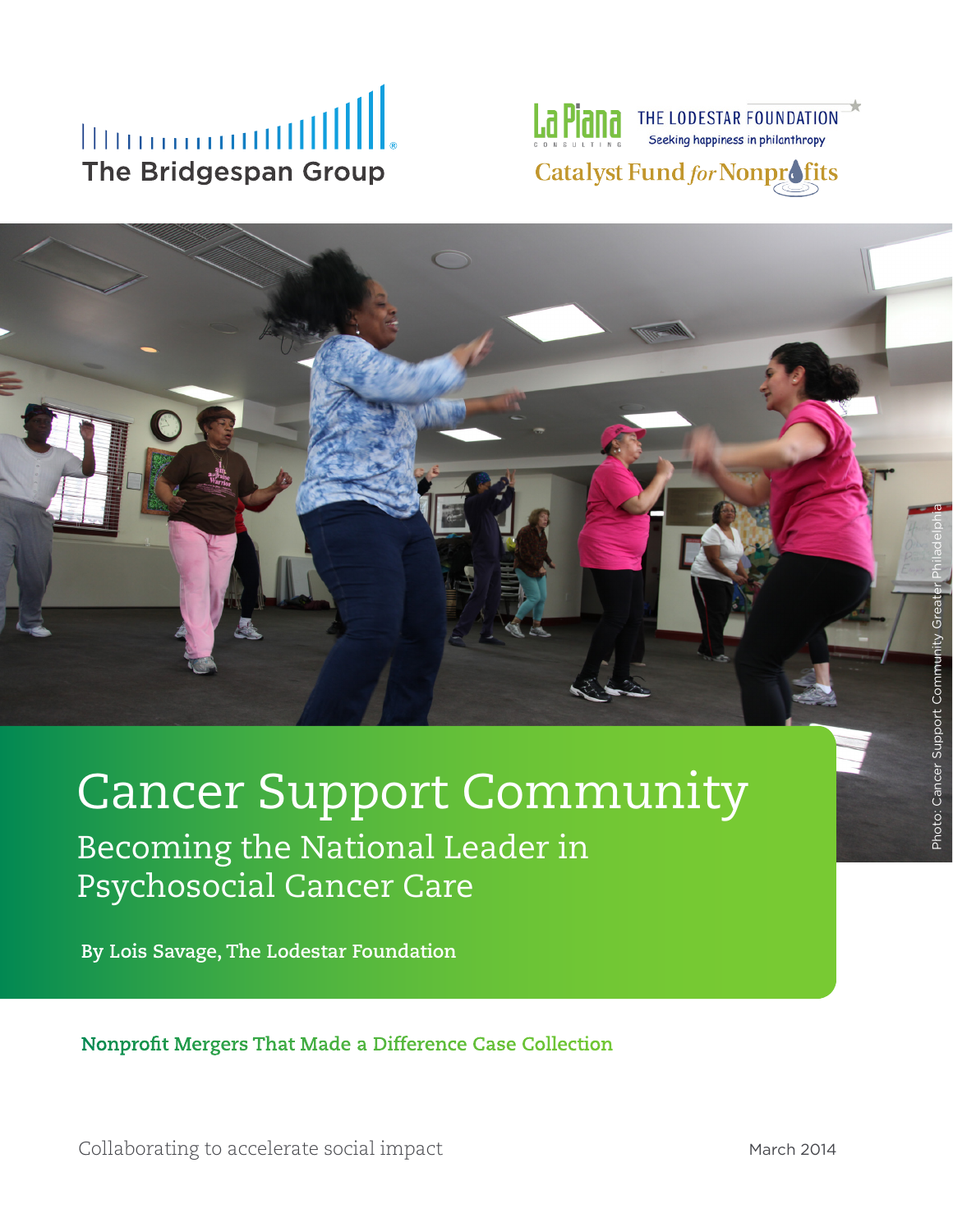Three mission-driven rationales can guide successful nonprofit mergers: an aim to grow scale (e.g. broaden reach), to increase scope (e.g. broaden services), or to streamline operations (e.g.



increase efficiencies). Each comes with its own set of challenges and lines can blur between them. The merger of The Wellness Community and Gilda's Club Worldwide illustrates how a merger to maximize operational effectiveness led to increased national prominence and policy influence.

#### **The Rationale:** Consolidate Two Networks to Maximize Operational Effectiveness

Harold Benjamin and his wife Harriet, a cancer survivor, founded The Wellness Community (TWC) in 1982 in Santa Monica, CA, to provide social and emotional support to cancer patients, their families, friends, and caregivers. The late comedian Gilda Radner attended TWC during her treatment for ovarian cancer, and in 1991, two years after her death, her friends and family founded Gilda's Club Worldwide (Gilda's Club) to fulfill her wish for a similar place on the East Coast. Over the next several decades, TWC and Gilda's Club developed networks of local, licensed, independent affiliate organizations through which to deliver free national cancer education and support programs. Despite some philosophical differences, TWC and Gilda's Club were virtually indistinguishable to the general public because of their shared history and mission. By consolidating the two networks, Gilda's Club and TWC aimed to increase operating efficiency, reduce costs, and deliver program services at a staffing level and budget not significantly higher than either one of the two independent organizations. In addition, the boards hoped that the merged organization would have greater resources and influence to strengthen affiliate training, research, policy, and advocacy functions, and to spearhead advances in the field of cancer care.

### **The Catalyst:** A Groundbreaking Report

In the mid 2000s, TWC and Gilda's Club entered into merger discussions. The talks broke off after nine months, primarily because of poor lines of communication between the national organizations and their affiliates. In 2007,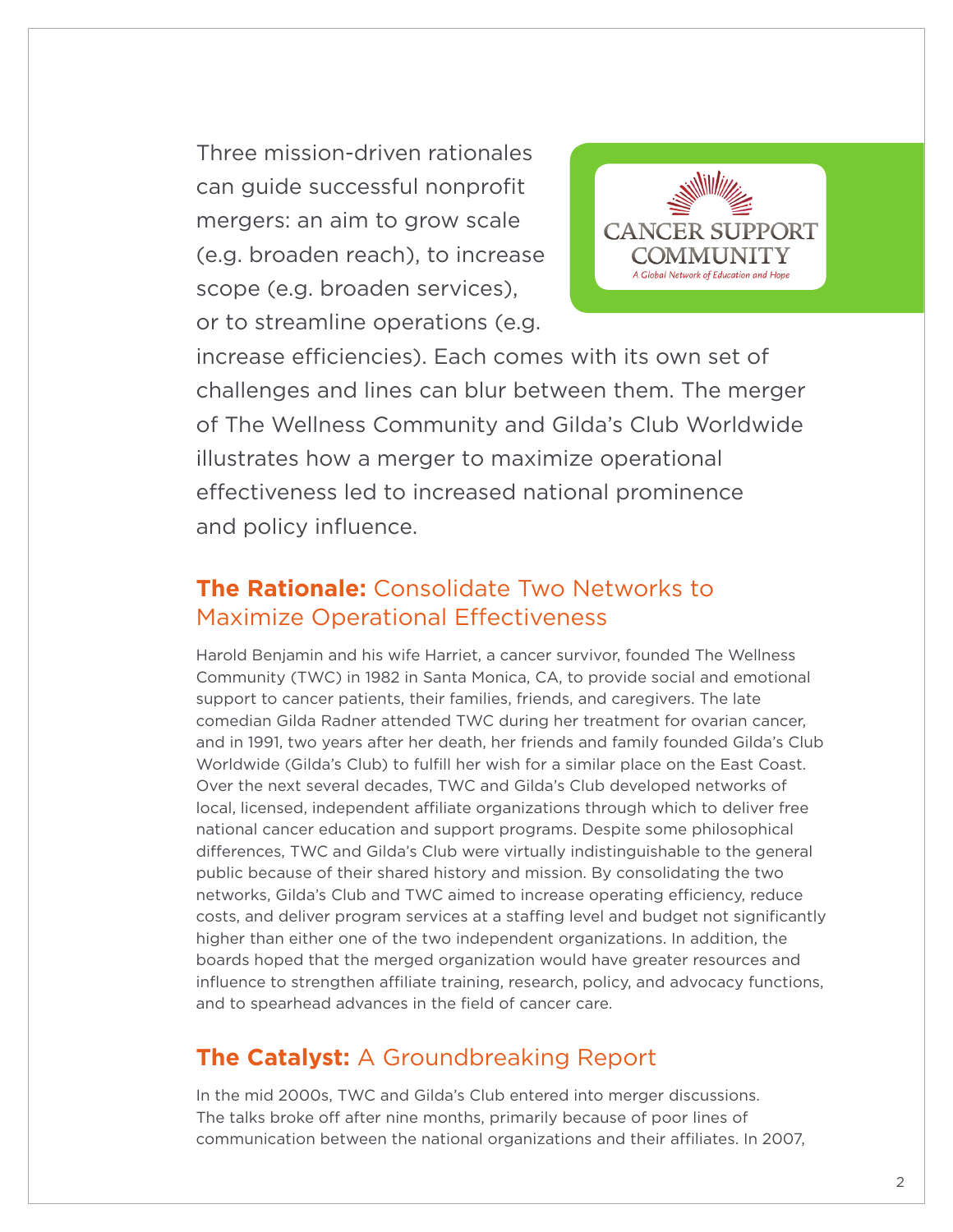however, the Institute of Medicine published a groundbreaking report<sup>1</sup> affirming the importance of the TWC/Gilda's Club philosophy of treating cancer patients' emotional and social needs in addition to their medical ones. This report proved to be the catalyst for reviving merger talks, motivating board members from both organizations to talk about ways to work together to advance the field of cancer care through their programs. It soon became apparent that by consolidating operations, TWC and Gilda's Club could become the national leader in the psychosocial realm of cancer care. Both boards agreed in 2010 that Gilda's Club would merge into TWC. TWC's President and CEO Kim Thiboldeaux would lead the combined organization.

#### **The Challenges:** Branding, Integration of Affiliates, Program Standardization

The merger required blending two networks and more than 45 independent affiliates into one organization. The combined board decided early on to rebrand the national organization as the [Cancer Support Community](http://www.cancersupportcommunity.org) (CSC), but, to accommodate loyalties to original founders, gave affiliates the option of either adopting the new name or retaining their original names with the additional tag—"an affiliate of the Cancer Support Community." To date, more than half of the affiliates have adopted the CSC name.

A second merger challenge was to unify the network. To accomplish this, the new CSC board formed a CSC Affiliate Council, comprised of affiliate CEOs, board members, and program directors representing various geographies and organizational sizes. To deal with a third major challenge—creating uniform program delivery standards to assure commonality of mission and practice the CSC board created a number of tools to establish optimal adherence to CSC standards, such as a basic training program, monthly teleconferences, networkwide operating manuals, a comprehensive affiliate and network database, and an online resource directory of relevant program documents and best practices.

#### **Integration Tactics: Formal Transition Structure,** Inclusion, Communication, Transparency

In preparation for the merger (finalized in 2011), TWC and Gilda's Club formed a Transition Leadership Committee (TLC) comprised of board members and staff from both organizations and the affiliates. That committee, in turn, established four task forces (also with broad representation) to make recommendations for

<sup>1</sup> Institute of Medicine of the National Academies of Science, "Cancer Care for the Whole Patient: Meeting Psychosocial Health Needs," October 15, 2007, [http://www.iom.edu/Reports/2007/Cancer-](http://www.iom.edu/Reports/2007/Cancer-Care-for-the-Whole-Patient-Meeting-Psychosocial-Health-Needs.aspx)[Care-for-the-Whole-Patient-Meeting-Psychosocial-Health-Needs.aspx](http://www.iom.edu/Reports/2007/Cancer-Care-for-the-Whole-Patient-Meeting-Psychosocial-Health-Needs.aspx).